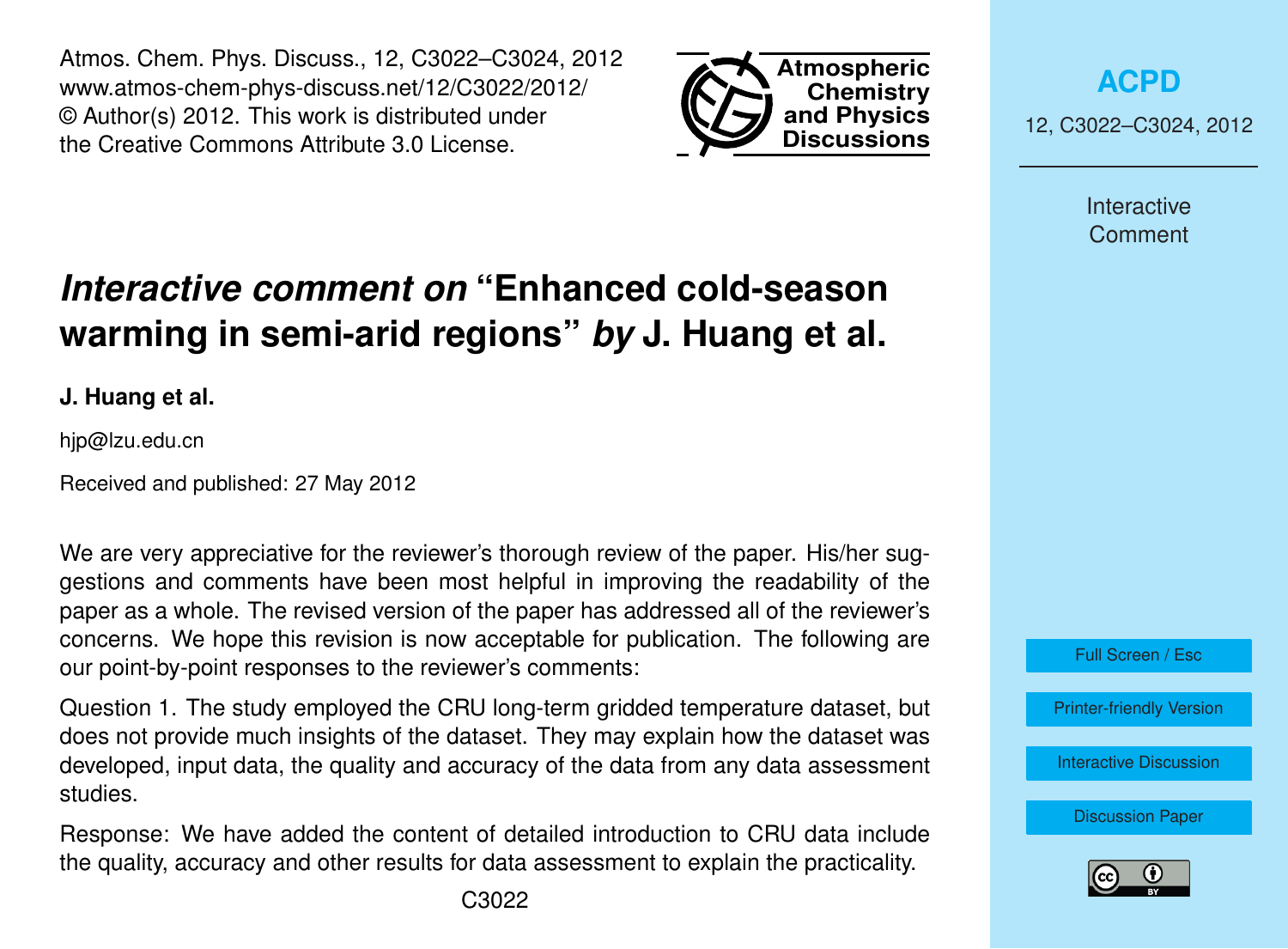Question 2. Elaborate more the formulae used to compute the temperature trend and regional contribution and the determination of contribution of regional trends to global trends

Response: All formulae used in this paper are elaborated more and explained more clearly.

Question 3. P4633, L12, change "to comparing" to "to compare"

Response: we have replaced " to comparing" with "to compare"

Question 4. Separate "summary" and "discussion" as two separate sections. The discussion is concerned with explanations of the observed trends. It is a very important part of the study. The authors offer several plausible causes that maybe summarized in a table. Or use a schematic diagram. The present discussion is somewhat scattered.

Response: Thanks for reviewer's suggestion. We have separated the "summary" from discussion". Summary used to discuss the explanations of observed trend. Figure 9 is the schematic diagram to show plausible causes to enhanced warming in semi-arid region. The discussion will be elaborated in another part.

Question 5. Just for authors' consideration, I'd think that the dependence of temperature trend on precipitation maybe explained as follows qualitative, or use a simple 0-dimension energy balance model. Over humid region, water cycle is accelerated by the availability of more plentiful of water. This can make use of more energy that would other wise be used to warm up the atmosphere to cause more heating. The contrary would be true for arid regions.

Response: We appreciate reviewer's suggestion. And we also agree to that the model work will help to prove and support our results. The model work is being planned for our next step work.

Question 6. P4637, L21-24. Combine the two sentences to avoid misunderstand for quoting findings from two studies, like". . . water content, which was confirmed by sim12, C3022–C3024, 2012

Interactive **Comment** 



[Printer-friendly Version](http://www.atmos-chem-phys-discuss.net/12/C3022/2012/acpd-12-C3022-2012-print.pdf)

[Interactive Discussion](http://www.atmos-chem-phys-discuss.net/12/4627/2012/acpd-12-4627-2012-discussion.html)

[Discussion Paper](http://www.atmos-chem-phys-discuss.net/12/4627/2012/acpd-12-4627-2012.pdf)